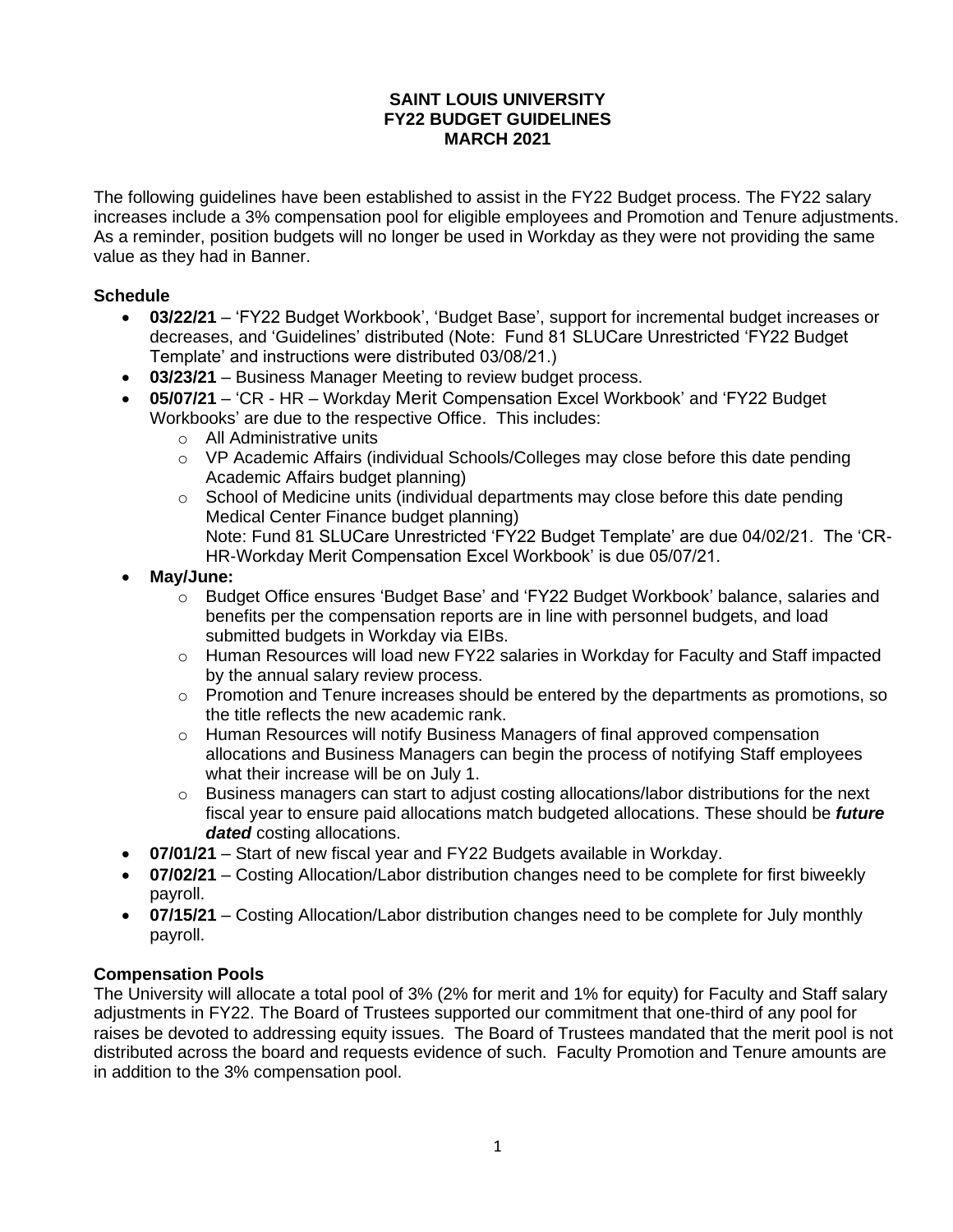2% Merit Pool:

- Merit allocations should be tied to 2020 performance evaluation ratings. The University is placing an emphasis this year on differentiation both in performance ratings as well as merit allocation. It is expected that merit increases for employees who receive a "Meets Expectation" rating will be less than for those employees who receive an "Exceeds Expectation" rating.
- Generally, merit increases should fall in the following ranges:

| <b>Exceeds Expectations</b> | $2 - 5%$ |
|-----------------------------|----------|
| Meets Expectations          | 1-2%     |
| Does Not Meet Expectations  | 0%       |

- There should be consistency between merit allocations and performance ratings across each respective unit.
- Managers may justify slightly different merit allocations for employees with the same rating when performance within that performance rating is demonstrably different.
- In addition, if two employees perform similarly, consideration of where each employee falls within their pay grade may justify an employee who is on the low end of the pay grade receiving a higher merit allocation than an employee on the high end of the pay grade.
- Employees who receive a "Do Not Meet Expectations" rating or are currently on a performance improvement plan are ineligible for a merit allocation.
- Employees hired between **July 1, 2020 and December 31, 2020** may be eligible for a performance-based increase pro-rated based on months in the position.
- For employees hired after **September 19, 2020**, pro-rated merit proposals should be accompanied by an Interim Check-In review since these employees did not receive a 2020 Year End Review from Human Resources.
- Employees hired **January 1, 2021** or later are not eligible for a merit increase on **July 1, 2021**.
- Increases recommended for Staff paid through accounts other than the University's unrestricted operating funds should be consistent with these compensation guidelines and must be funded out of the grant or designated fund being used to pay the individual.

# 1% Equity Pool:

This pool will be centrally distributed by Human Resources (staff) and the Provost Office (non-medical faculty) based on those findings of pay equity studies that will be completed before FY22.

# **Exclusions from 3% Compensation Pool**

To assist in the funding of additional compensation for the University's Staff and Faculty, despite continuing challenges in our industry, the following Employee Types and Earnings were excluded from the merit pool calculation:

- Vacant positions as of December 31
- Student Workers
- Graduate Assistant Stipends
- Supplemental Pay
- Overtime
- Administrative Appointments
- SLUCare Faculty who are eligible for the SLUCare Participant Compensation Plan

# **Performance Evaluation**

The 2020 Year End Review is available in Workday. Staff self-evaluations were due February 19th and Supervisor Evaluations due March 31<sup>st</sup>. See the January and February Bulletins from Human Resources for additional information.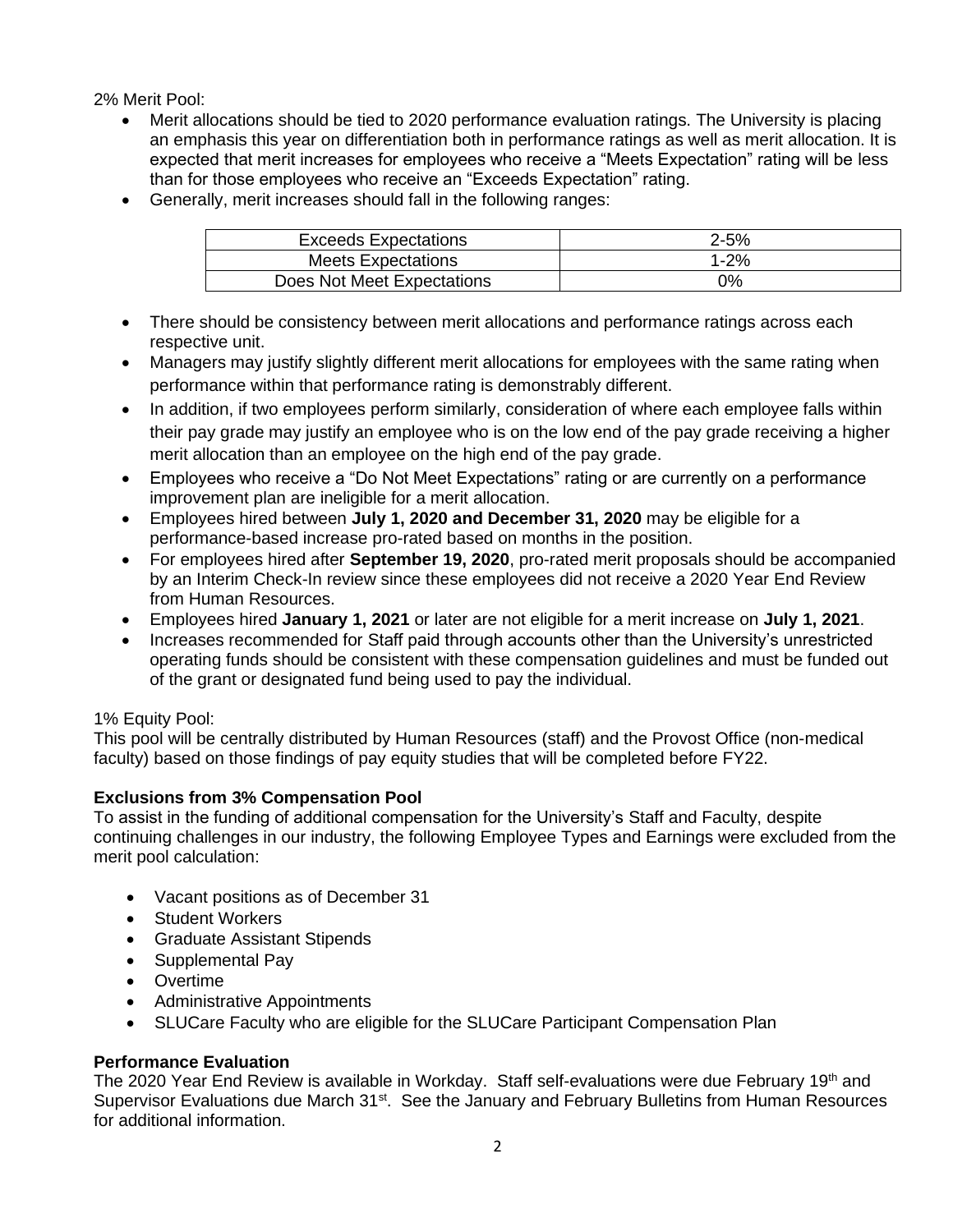# **Budget Base**

The 'Budget Base' received on March 22<sup>nd</sup>, 2021 includes compensation pools, permanent budget amendments through December 31<sup>st</sup>, 2020, financial aid, contractual increases, new spend, previously approved program expenses, and any other adjustments (i.e., expense reductions). Please remember to address all FY22 items listed on your 'Budget Base' prior to submitting your 'FY22 Budget Workbook'. As always, if you have any questions, do not hesitate to contact Financial Planning & Budget at [budgetoffice@slu.edu.](mailto:budgetoffice@slu.edu)

#### **Workday Reports Needed**

- 1. Personnel Budgets:
	- a. **CR-HR-Budget Preparation Estimated Annual Compensation**
	- b. **CR-HR-Budget Preparation Cost Allocation – Burst** (found in Notifications)
	- c. **View Open Positions with Reference ID**
- 2. General Expense Budgets:
	- a. **Find Budget Amendments for Organization**
	- b. **CR-FIN-Budget vs Actuals by Org**
- 3. Files to be Completed:
	- a. FY22 Budget Workbook (Excel file provided by the respective Budget Office)
	- **b. CR-HR-Workday Merit Compensation Excel Workbook**

#### **Personnel Budget**

As previously stated, starting in FY22, position budgets will no longer be used in Workday as they were not providing the same value as they had in Banner. The personnel budget is included in the 'Budget Base' but will need to be keyed into the 'FY22 Budget Workbook' by Cost Center/Program/Spend Category after allocating merit and arriving at the expense in the following steps.

### Step 1:

In the Workday search bar type 'CR-HR-Budget Preparation Estimated Annual Compensation' then complete the following fields:

- Effective Date: enter today to retrieve most recent information
- Organization: select Cost Center/Cost Center Hierarchy
- Check box for 'Return only Workers with NO Allocations'

#### Click OK.

When the report opens, click on export to Excel in the upper right-hand corner of the screen. Note, if a worktag is not being used (e.g., project), there will not be a column for it included in the report.

This report will return all Workers that have a position sitting in the Cost Center Hierarchy and no Position or Earning allocation has been entered therefore the Worker is charged to their Position Organization Assignment as noted in columns O - W. This is also where Worker should be budgeted. Please note, the 'Merit Plan Assignment Details' column indicates a Worker's merit eligibility if there is a 2.00. This does not mean the Worker will receive 2.00 merit as that will be determined in the following steps.

- 1. To adjust the Base Pay, insert 3 columns to the right of 'Total Base Pay Annualized' and title as:
	- a. Merit % (enter increase percentage such as .02)
	- b. Merit Amount (enter a formula to multiply 'Total Base Pay Annualized' by 'Merit %')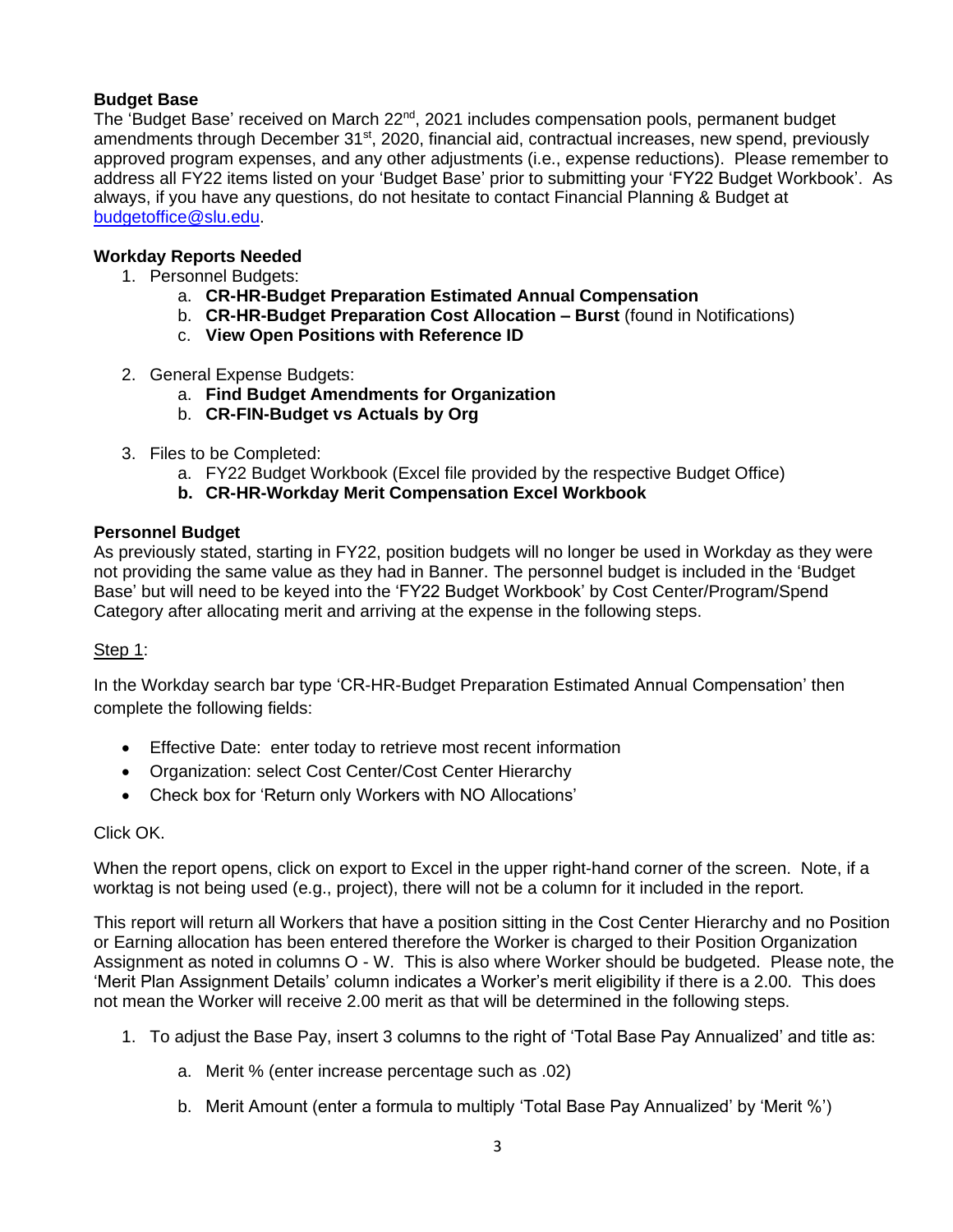- c. FY22 Base Pay (enter a formula that sums 'Total Base Pay Annualized' plus 'Merit Amount')
- 2. To adjust the Allowance budget, key new amount in 'Total Allowance Pay Annualized' column.
- 3. To calculate FY22 Total Compensation, insert 1 column to the right of 'Total Allowance Pay Annualized' column and title as:
	- a. FY22 Total Compensation (enter a formula that sums 'FY22 Base Pay' plus 'Total Allowance Pay Annualized')

Filter by fund '11 Operating Fund'.

Filter by 'Cost Center' and 'Spend Category (from Position Organization Assignments)' then total the 'FY22 Total Compensation' column. Key this amount in the 'FY22 Budget Workbook' on the appropriate Cost Center or Program tab in the correct Spend Category line in the FY22 Budget column. Repeat this until you have covered each Cost Center and Program included in the report. The fringe benefits will automatically calculate. If there is a new Cost Center to budget but it is not currently included in the 'FY22 Budget Workbook' contact the [budgetoffice@slu.edu.](mailto:budgetoffice@slu.edu)

For Fund 81 SLUCare Unrestricted ONLY:

Filter by 'Fund 81 SLUCare Unrestricted'. First filter by 'Specialty' and 'Spend Category' then total the 'FY22 Total Compensation' column. Allocate the annual salary to each month of the year. Key the monthly amounts in the 'FY22 Budget Template' on the appropriate Specialty tab in the correct Spend Category line. Repeat this until you have covered each Specialty included in the report. Next repeat for each Program included in the report. For departments not budgeting by Specialty or Program, repeat the above steps for each Cost Center. The fringe rates will automatically calculate. Please upload this file to your Department's Google Drive budget folder. Include attrition for any employees on the 'Attrition' tab of the 'FY22 Budget Template' by month.

### Step 2:

Rerun the 'CR-HR-Budget Preparation Estimated Annual Compensation' report then complete the following fields:

- Effective Date: enter today to retrieve most recent information
- Organization: select Cost Center/Cost Center Hierarchy
- Check box for 'Return only Workers with Earning Allocations'
- Check box for 'Return only Workers with combination of Position/Earning Allocations'

There is another option to 'Exclude Allowances' in this report and it will minimize the number of rows however if you have allowances to budget that carry over into the new fiscal year, you may want to include them even though merit would not be applicable as noted in the 'Merit Plan Assignment Details' column. Additionally, if a Worker had an allowance at any point during the year, they would populate in the report although the amount could be \$0 if it has already ended.

When the report opens, click on export to Excel in the upper right-hand corner of the screen. Note, if a worktag is not being used (e.g., project), there will not be a column for it included in the report.

This report will return all Workers that have a position sitting in the Cost Center Hierarchy with a Position or Earning costing allocation on either the Base and/or Allowance Pay. For example, this means the Base Pay may not have a costing allocation but since the Allowance does, it will be reflected in this report. To determine which Pay (or both) has the costing allocation, refer to the 'Compensation Plan Amount –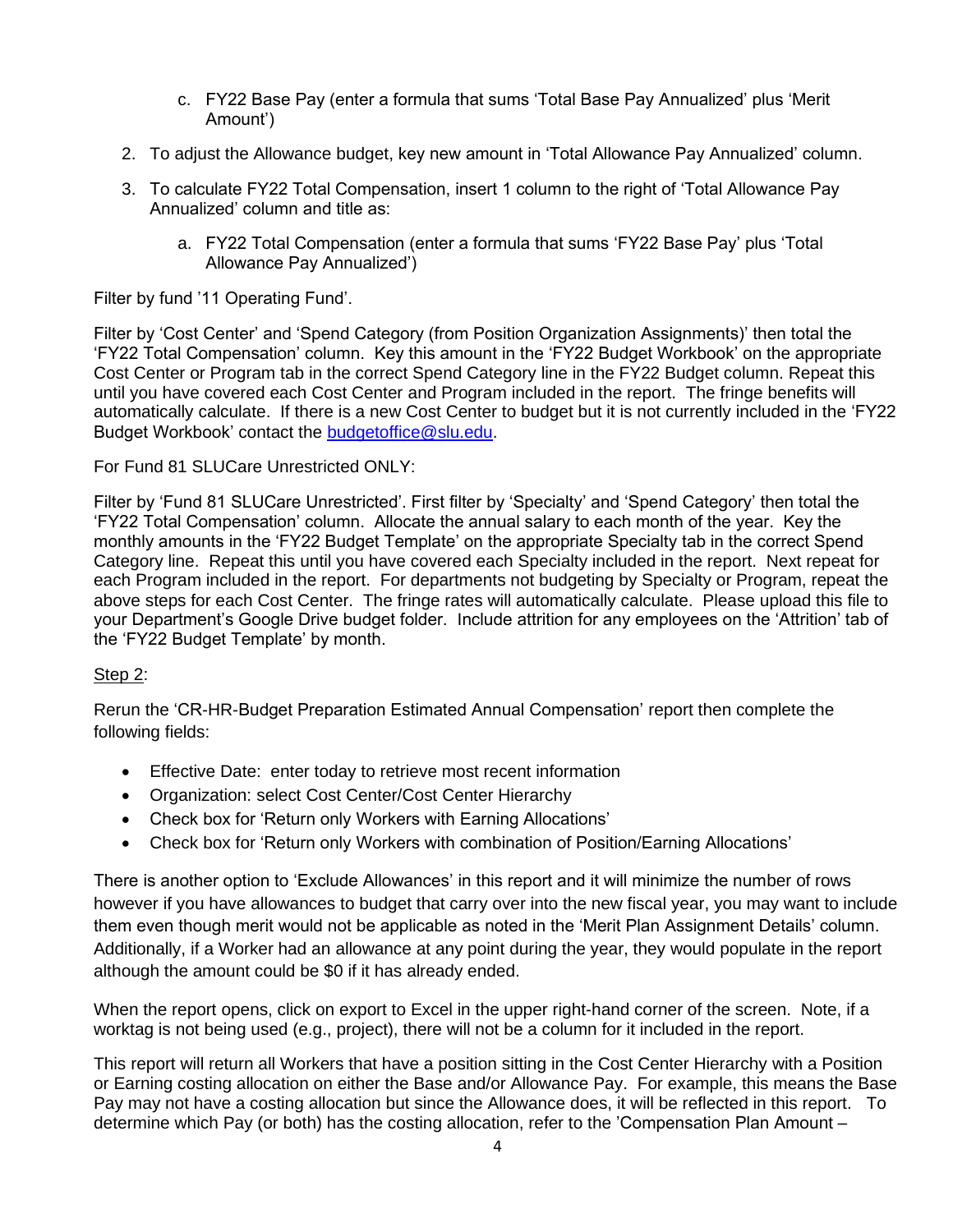Annualized' column in the 'Worker Allocation Detail section'. The 'Worker Allocation Detail' section indicates where the Worker is charged and should be budgeted when there is a costing allocation. If part of the Worker's Pay does not have a costing allocation, the Position Organization Assignment in columns O – W should be used for the budget. Please note, the 'Merit Plan Assignment Details' column indicates a Worker's merit eligibility if there is a 2.00. This does not mean the Worker will receive 2.00 merit as that will be determined in the following steps.

If the Worker has multiple costing allocations within the Cost Center or outside of the Cost Center, it will be reflected in this report. If there are positions that sit outside of the Cost Center but are being charged to your Cost Center, those amounts will NOT be reflected in this report but will be addressed later in the 'CR-HR-Budget Preparation Cost Allocation - Burst' report. Due to security surrounding the 'CR-HR-Budget Preparation Cost Allocation - Burst' report, it has been sent via Notification to the Cost Center Manager.

- 1. To adjust Base or Allowance Pay without allocations follow Step 1 above.
- 2. To adjust the Base or Allowance Pay with allocations, insert 3 columns to the right of 'Allocation Distribution Amount' within the 'Worker Allocation Detail' section and title as:
	- a. Merit % (enter increase percentage such as .02)
	- b. Merit Amount (enter a formula to multiply 'Allocation Distribution Amount' by 'Merit %')
	- c. FY22 Base Pay (enter a formula that sums 'Allocation Distribution Amount' plus 'Merit Amount')
- 3. To adjust the Allowance budget, insert 1 column to the right of 'FY 22 Base Pay' and title as:
	- a. FY22 Allowance (reference column 'Total Allowance Pay Annualized' and 'Allocation Distribution Amount' for current allowance, then key in new amount)

Filter by fund '11 Operating Fund' in the 'Worker Allocation Detail' section.

For Pay without Allocations: Filter by 'Cost Center' and 'Spend Category (from Position Organization Assignments)' then total the 'FY22 Total Compensation' column. Key this amount in the 'FY22 Budget Workbook' on the appropriate Cost Center or Program tab in the correct Spend Category line in the FY22 Budget column. Repeat this until you have covered each Cost Center and Program included in the report. The fringe benefits will automatically calculate.

For Pay with Allocations: In the 'Worker Allocation Detail' section, filter by 'Cost Center', 'Program' (if applicable), and 'Spend Category (from Costing Allocation)' then total the 'FY22 Base Pay' and 'FY22 Allowance' columns. Key these amounts in the 'FY22 Budget Workbook' on the appropriate Cost Center or Program tab in the correct Spend Category line of the FY22 Budget column. Repeat this until you have covered each Cost Center and Program included in the report. The fringe benefits will automatically calculate. If there is a new Cost Center or Program to budget but it is not currently included in the 'FY22 Budget Workbook' contact the [budgetoffice@slu.edu.](mailto:budgetoffice@slu.edu)

For Fund 81 SLUCare Unrestricted ONLY:

Filter by 'Fund 81 SLUCare Unrestricted'. In the 'Worker Allocation Detail' section, first filter by 'Specialty' and 'Spend Category' then total the 'FY22 Base Pay' and 'FY22 Allowance' column. Allocate the annual salary to each month of the year. Key the monthly amounts in the 'FY22 Budget Template' on the appropriate Specialty tab in the correct Spend Category line. Repeat this until you have covered each Specialty included in the report. Next repeat for each Program included in the report. For departments not budgeting by Specialty or Program, repeat the above steps for each Cost Center. The fringe rates will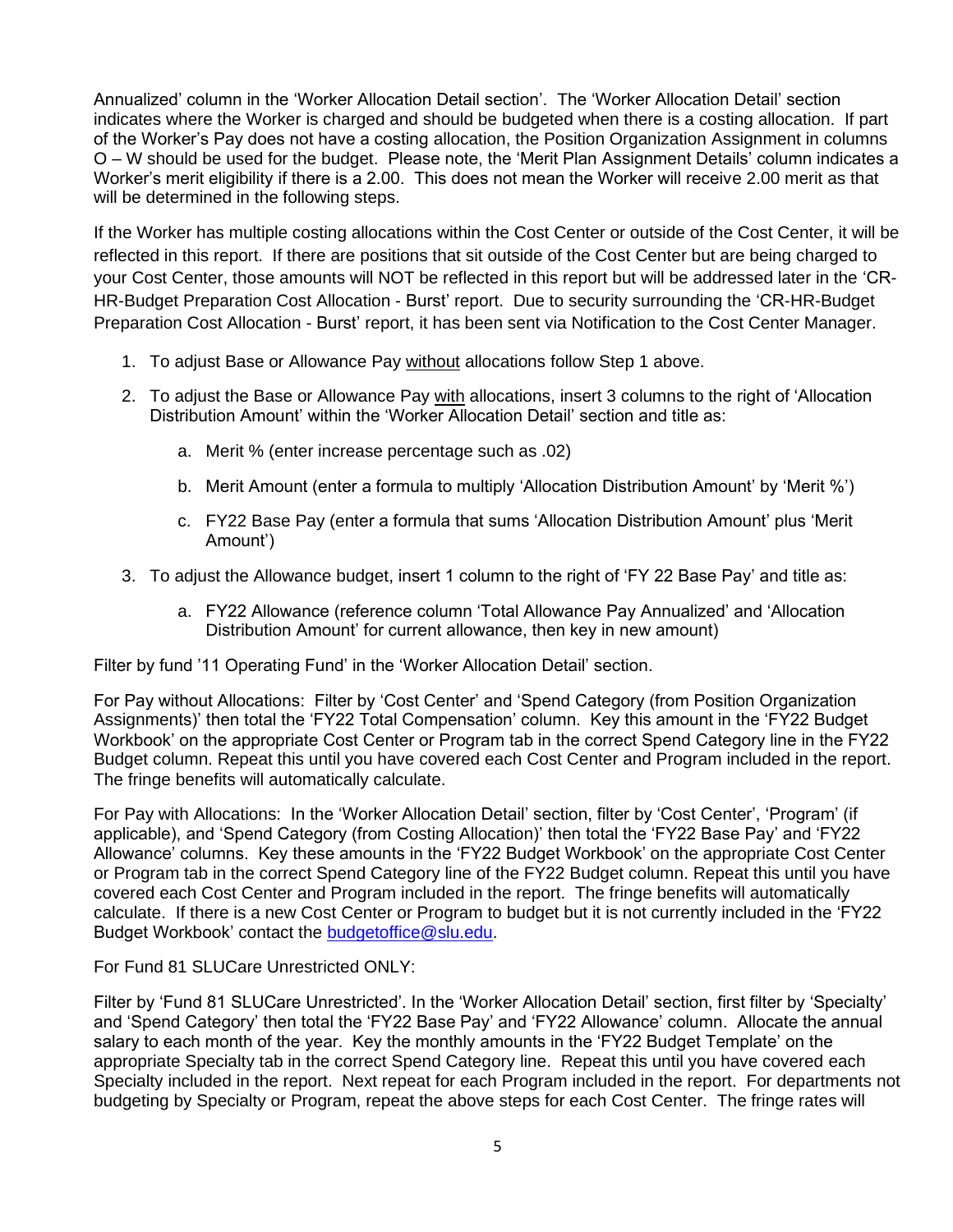automatically calculate. Please upload this file to your Department's Google Drive budget folder. Include attrition for any employees on the 'Attrition' tab of the 'FY22 Budget Template' by month.

# Step 3:

As previously mentioned, if there are positions that sit outside of the Cost Center Manager's Cost Center but are being charged there, those amounts will ONLY be reflected in the 'CR-HR-Budget Preparation Cost Allocation - Burst' report. Due to security surrounding the 'CR-HR-Budget Preparation Cost Allocation - Burst' report, Cost Center Managers cannot run it ad hoc. It is a scheduled report sent via Notification to the Cost Center Manager.

Since the 'CR-HR-Budget Preparation Cost Allocation - Burst' report includes any Worker that has a portion of their compensation charged to the Cost Center (similar to the 'PRISM – LBD002 Labor Distribution Details' report), the Cost Center Manager needs to remove the Workers already included in the 'CR-HR-Budget Preparation Estimated Annual Compensation' report and leave only those workers that have a position sitting OUTSIDE their Cost Center. To do this, filter the first 'Cost Center' column and check only the boxes of outside Cost Centers. Then replicate the process referenced in Step 2 to determine budget needed to cover these Workers.

# Step 4:

Adjuncts, Student Workers, and Graduate Assistants are excluded from the above reports. The budgets for these Employee Types should be determined as follows or based on prior year actuals (review the 'CR-FIN-Budget vs. Actuals by Org') if comparable:

- Adjuncts # needed \* hours \* rate
- Student Workers # needed \* hours \* rate
- Graduate Assistants awarded stipends

Key these amounts in the 'FY22 Budget Workbook' on the appropriate Cost Center or Program tab in the correct Spend Category line of the FY22 Budget column. The fringe benefits will automatically calculate. If there is a new Cost Center or Program to budget but it is not currently included in the 'FY22 Budget Workbook' contact the [budgetoffice@slu.edu.](mailto:budgetoffice@slu.edu)

*Now that the filled positions have been budgeted, the following step pertains to budgeting for vacant positions.*

# Step 5:

In the Workday search bar type 'View Open Positions with Reference ID'. For Organization select the leader of the Cost Center Hierarchy. Check box for 'Include Subordinate Organizations'.

# Click OK.

This report will return all Open Positions in the Cost Center Hierarchy. If any positions are to be filled during FY22, add the Default Position Compensation, or intended salary, to the 'FY22 Budget Workbook' on the appropriate Cost Center or Program tab in the correct Spend Category line of the FY22 Budget column. The fringe benefits will automatically calculate.

For Fund 81 SLUCare Unrestricted ONLY:

If any positions are to be filled during FY22, add the Default Position Compensation, or intended salary, to the 'Attrition' tab, by month, of the 'FY22 Budget Template'.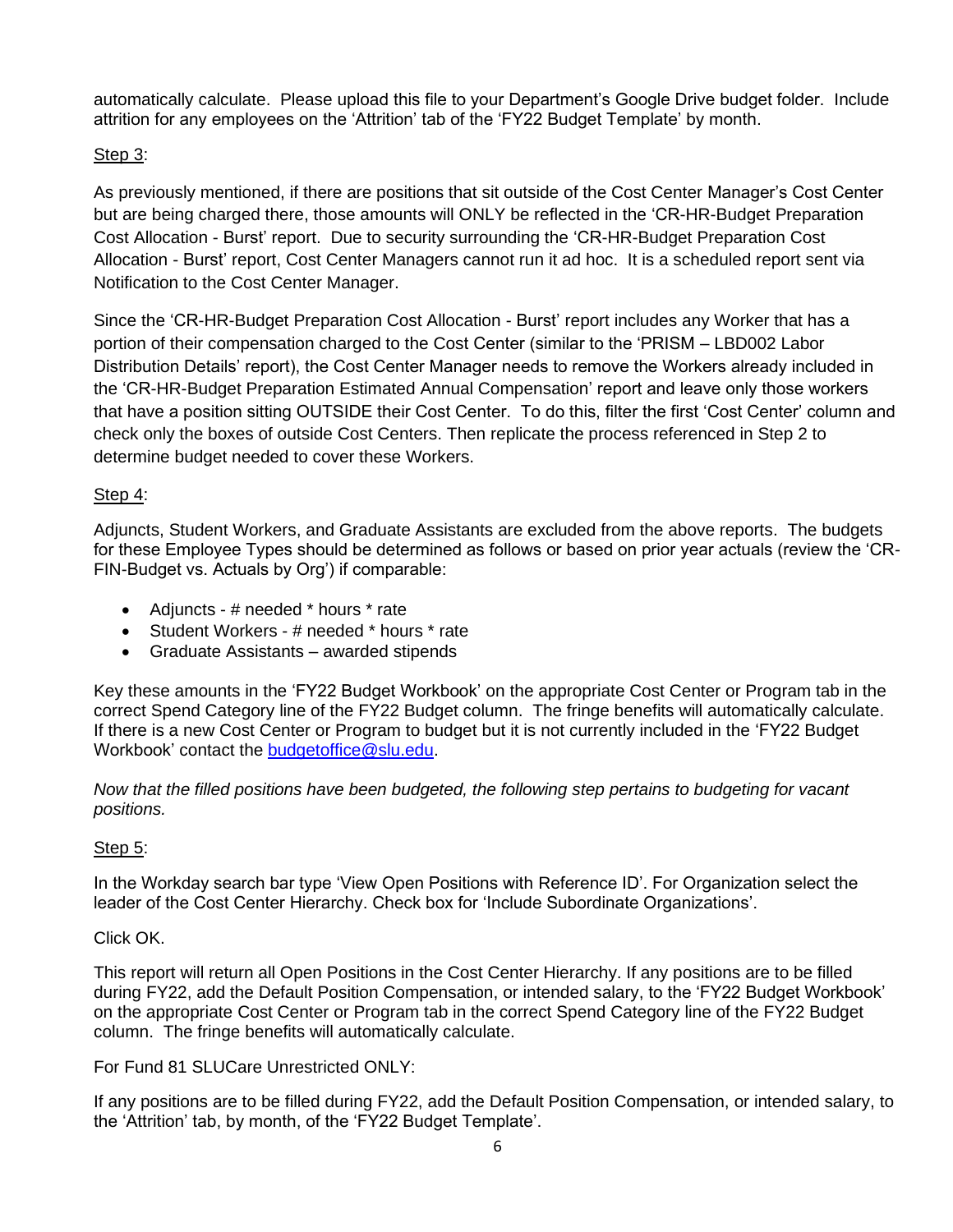# Step 6:

Compare the compensation and benefits totals in the 'FY22 Budget Workbook' to the 'FY22 Budget Base'. Any excess should be budgeted in the 'FY22 Budget Workbook' to an Attrition spend category in the Vice President or Dean's Cost Center in the FY22 Budget column. This is essentially any discretionary funding for the Vice President or Dean. The associated fringe benefits will need to be calculated manually and entered in the corresponding FB Attrition Spend Category in the FY22 Budget column. (This step is not applicable for Fund 81 SLUCare Unrestricted as attrition instructions have been included in the above steps.)

In summary, personnel budgets need to be managed in total by reviewing the following and comparing to the Cost Center and Program budgets by spend category:

- List of current employees' salaries and fringe
- List of current vacant positions' salaries and fringe
- Positions to be opened salaries and fringe
- Adjunct pool (if applicable) and fringe
- Student Workers pool
- Graduate Assistants (if applicable) pool
- Amount earmarked for overtime, increases, supplemental pay, and fringe

#### **General Expense Budget**

The general expense budget is included in the 'Budget Base' but will need to be keyed into the 'FY22 Budget Workbook' by Cost Center/Program and Spend Category. (This step is not applicable for Fund 81 SLUCare Unrestricted as general expense instructions have been included in SLUCare FY22 Budget Instructions sent on 03/08/21.)

The 'FY22 Budget Workbook' contains the following:

- Directions tab
- Summary tab (adds all Cost Center and Program tabs together)
- Individual Cost Center and Program tabs (amounts on the Cost Center tabs do not include the Program amounts within the Cost Center; Programs have their own budgets and need to be handled separately)
- FY20 Actuals (raw data and pivot table)
- FY21 Original Budget (raw data and pivot table)

Each Cost Center and Program tab include FY20 Actuals, FY21 Original Budget, and a blank FY22 Budget column by Spend Category (Personnel) and Spend Category Hierarchy (General Expense). The FY22 Budget column is editable and available for business managers to enter their budget for FY22. The amounts entered in the FY22 Budget column will populate an EIB which will be loaded into Workday by the Budget Office.

General Expense budgets can be moved to different Spend Category Hierarchies within General Expense but not to/from Personnel Spend Categories.

To view your cost center's FY21 YTD Actuals, use the 'CR-FIN-Budget vs Actuals by Org' report in Workday.

In the Workday search bar type 'CR-FIN-Budget vs Actuals by Org' then complete the following fields: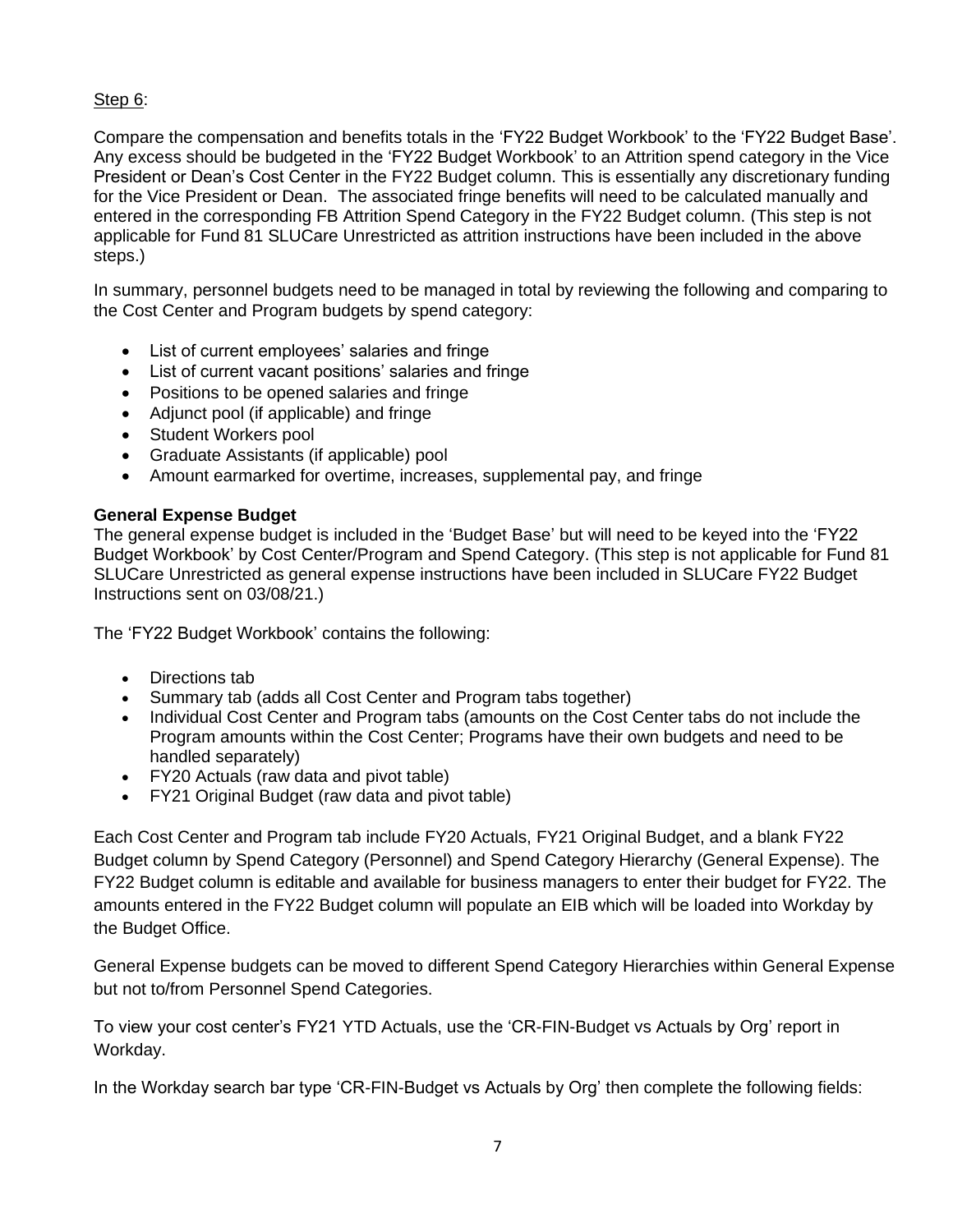- Organization: select Cost Center
- Fund: 11 Operating Fund
- Period: select most recent
- Plan Structure: SLU Virtual University Budget
- Plan Name: FY21 Total Operational Budget
- Book: Department (already populated)

# Click OK.

Review the general expense actuals against the 'FY22 Budget Workbook' tabs for reasonableness. If satisfied with the budgets entered, compare the general expense totals in the 'FY22 Budget Workbook' to the 'FY22 Budget Base'. The FY22 Budget column on the Summary tab in the file must agree to the 'FY22 Budget Base' total. The 'FY22 Budget Base' total has been included in the 'FY22 Budget Workbook' to assist in reconciling the two files.

*Now that the personnel and general expense budgets have been determined, adjust a Worker's pay by completing the following.*

# **Compensation**

In the Workday search bar type 'CR-HR-Workday Merit Compensation Excel Workbook'. For Organization select the leader of the group.Make sure there's a checkmark at 'Include suborganizations'.

# Click OK.

When the report opens, click on export to Excel in the upper right-hand corner of the screen.

The report will now be in Excel and ready for updates. The only columns that can be altered in this report are salary related columns to be added that are referenced below.

Note: Do not enter salary or hourly rate increases for student workers, graduate assistants/stipends, and adjunct faculty for this process.

- 1. To adjust the salary, insert 3 columns to the right of Salary Plan Assignments Amount and title as:
	- a. Merit Increase Amount (enter increase amount). This should be consistent with the merit entered in the 'CR-HR-Budget Preparation Estimated Annual Compensation.
	- b. New Total Salary (enter a formula that sums Salary Plan Assignments Amount plus Merit Increase Amount).
	- *c.* New Total Budget (enter a formula which multiplies New Total Salary\* FTE (col B)). Enter a total at the bottom of this column, to compare to the budget bases and 'CR-HR-Budget Preparation Estimated Annual Compensation' report.
- 2. To adjust the hourly rate, insert 3 columns to the right of Hourly Plan Assignments Amount and title as:
	- a. Merit Increase Hourly Rate (enter hourly increase amount). This should be consistent with the annualized merit entered in the 'CR-HR-Budget Preparation Estimated Annual Compensation' report.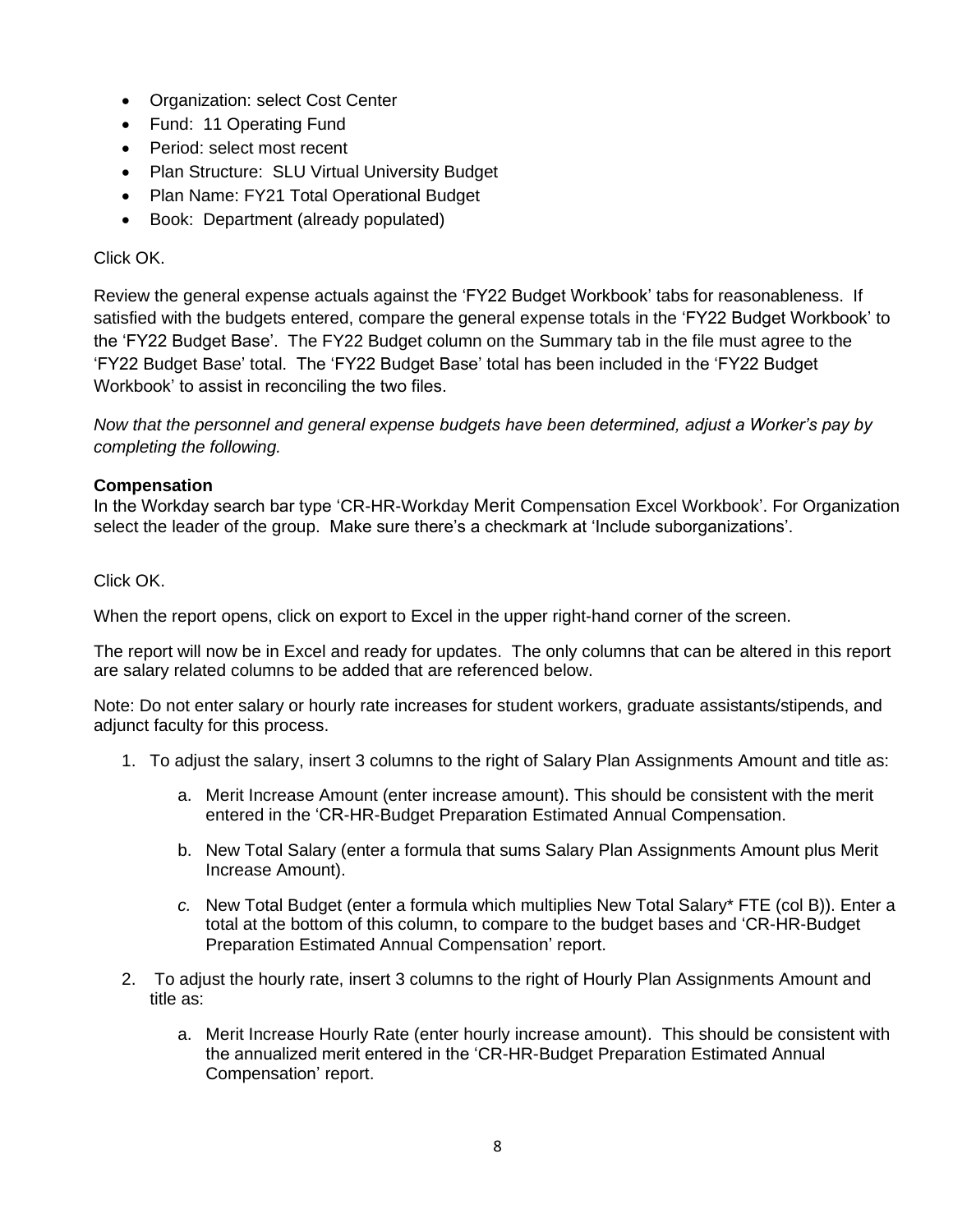- b. New Hourly Rate (enter a formula that sums Hourly Plan Assignments Amount plus Merit Increase Hourly Rate).
- *c.* New Annual Amount (enter a formula that multiplies New Hourly rate \* FTE (col B) \* 2,080 hours). Enter a total at the bottom of this column, to compare to the budget bases and 'CR-HR-Budget Preparation Estimated Annual Compensation' reports.
- 3. If an Allowance needs to be adjusted, please contact [Comp@slu.edu](mailto:Comp@slu.edu) to determine if this can be done through this process or needs to be done as a Job Change/Promotion directly into Workday.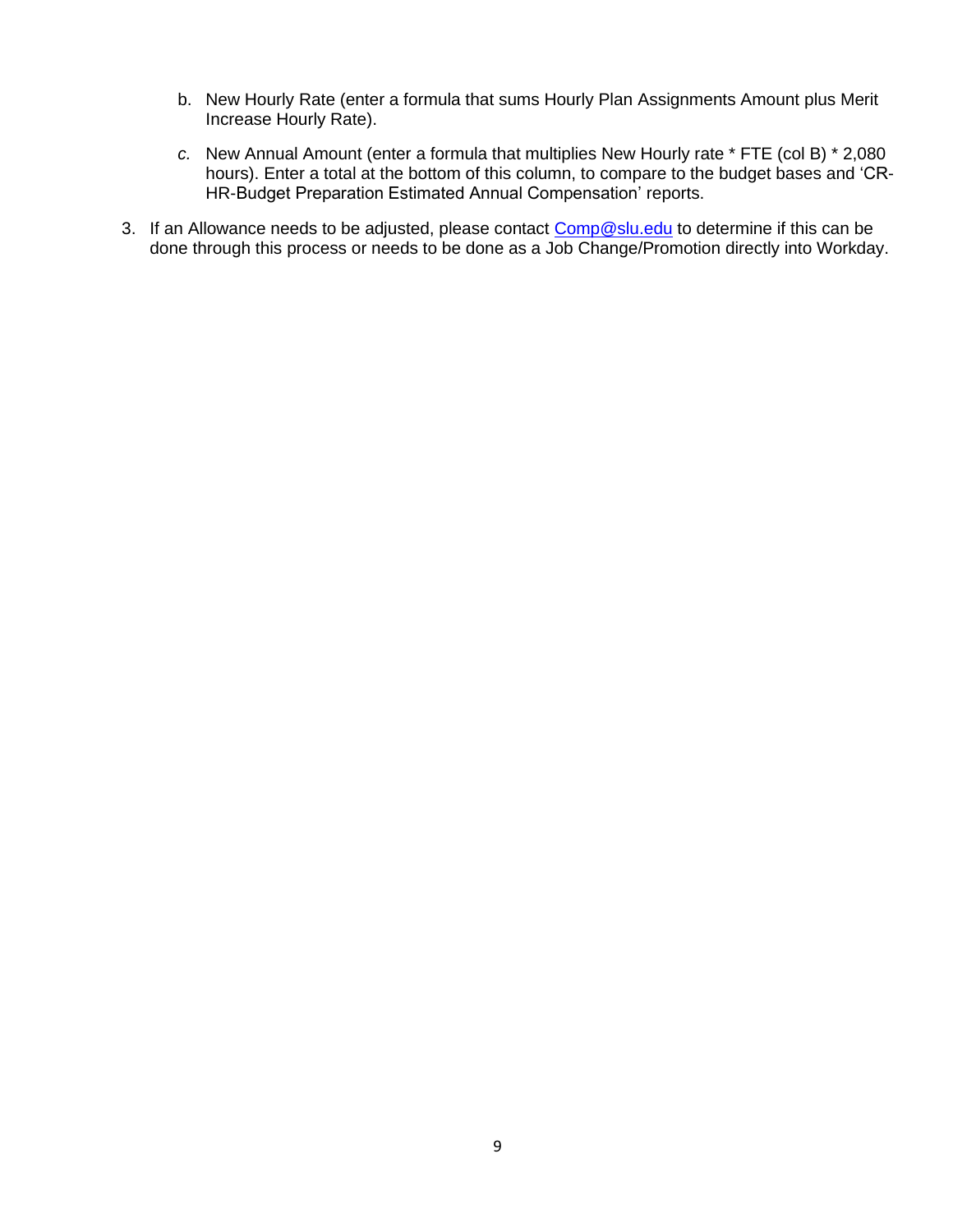#### **SAINT LOUIS UNIVERSITY FY22 FRINGE BENEFIT RATES**

| <b>LEDGER ACCOUNT</b>    | <b>SPEND CATEGORY</b>                    | <b>UNIVERSITY</b><br><b>FRINGE</b><br><b>RATE</b> | <b>SPON PRO</b><br><b>FRINGE</b><br><b>RATE</b> |
|--------------------------|------------------------------------------|---------------------------------------------------|-------------------------------------------------|
|                          | <b>SLUCARE RELATED RATES:</b>            |                                                   |                                                 |
|                          |                                          |                                                   |                                                 |
| 5000: Salaries and Wages | FT Faculty SLUCare                       | 17.25%                                            | 9.80%                                           |
| 5000: Salaries and Wages | FT Faculty Supplemental-SLUCare          | 15.75%                                            | 9.80%                                           |
| 5000: Salaries and Wages | FT Faculty SLUCare Incentive Pay Accrual | 17.25%                                            | 9.80%                                           |
|                          | <b>FULL TIME RATES:</b>                  |                                                   |                                                 |
| 5000: Salaries and Wages | FT Faculty Regular Postdoc               | 33.25%                                            | 19.50%                                          |
| 5000: Salaries and Wages | FT Faculty Regular Session               | 33.25%                                            | 19.50%                                          |
| 5000: Salaries and Wages | FT Staff Administrative Base             | 33.25%                                            | 19.50%                                          |
| 5000: Salaries and Wages | <b>FT Staff Salaried</b>                 | 33.25%                                            | 19.50%                                          |
| 5000: Salaries and Wages | FT Staff Hourly                          | 33.25%                                            | 19.50%                                          |
| 5000: Salaries and Wages | Resident                                 | 29.00%                                            | 19.50%                                          |
|                          | <b>PART TIME RATES:</b>                  |                                                   |                                                 |
| 5000: Salaries and Wages | FT Faculty Summer Session                | 15.75%                                            | 14.10%                                          |
| 5000: Salaries and Wages | FT Faculty Supplemental Pay              | 15.75%                                            | 14.10%                                          |
| 5000: Salaries and Wages | FT Staff Differential Pay                | 15.75%                                            | 14.10%                                          |
| 5000: Salaries and Wages | FT Staff Overtime                        | 15.75%                                            | 14.10%                                          |
| 5000: Salaries and Wages | FT Staff Supplemental Pay                | 15.75%                                            | 14.10%                                          |
| 5000: Salaries and Wages | PT Faculty Regular Session               | 15.75%                                            | 14.10%                                          |
| 5000: Salaries and Wages | PT Faculty Summer Session                | 15.75%                                            | 14.10%                                          |
| 5000: Salaries and Wages | PT Faculty Supplemental Pay              | 15.75%                                            | 14.10%                                          |
| 5000: Salaries and Wages | PT Staff Hourly                          | 15.75%                                            | 14.10%                                          |
| 5000: Salaries and Wages | <b>PT Staff Overtime</b>                 | 15.75%                                            | 14.10%                                          |
| 5000: Salaries and Wages | <b>PT Staff Salaried</b>                 | 15.75%                                            | 14.10%                                          |
| 5000: Salaries and Wages | PT Staff Seasonal Pay                    | 15.75%                                            | 14.10%                                          |
| 5000: Salaries and Wages | PT Staff Supplemental Pay                | 15.75%                                            | 14.10%                                          |
| 5000: Salaries and Wages | <b>Resident Supplemental</b>             | 15.75%                                            | 14.10%                                          |
|                          | <b>ATTRITION:</b>                        |                                                   |                                                 |
| 5000: Salaries and Wages | <b>Attrition Faculty</b>                 | Various                                           |                                                 |
| 5000: Salaries and Wages | <b>Attrition Merit/Comp Faculty</b>      | Various                                           |                                                 |
| 5000: Salaries and Wages | <b>Attrition Merit Staff</b>             | Various                                           |                                                 |
| 5000: Salaries and Wages | <b>Attrition New Faculty</b>             | Various                                           |                                                 |
| 5000: Salaries and Wages | <b>Attrition New Staff</b>               | Various                                           |                                                 |
| 5000: Salaries and Wages | <b>Attrition Prom/Eq/Distr Faculty</b>   | Various                                           |                                                 |
| 5000: Salaries and Wages | <b>Attrition Reclass/Distr Staff</b>     | Various                                           |                                                 |
| 5000: Salaries and Wages | <b>Attrition Staff</b>                   | Various                                           |                                                 |
| 5000: Salaries and Wages | <b>FB Attrition Faculty</b>              |                                                   |                                                 |
| 5000: Salaries and Wages | FB Attrition Merit/Comp Faculty          |                                                   |                                                 |
| 5000: Salaries and Wages | <b>FB Attrition Merit Staff</b>          |                                                   |                                                 |
| 5000: Salaries and Wages | FB Attrition New Faculty                 |                                                   |                                                 |